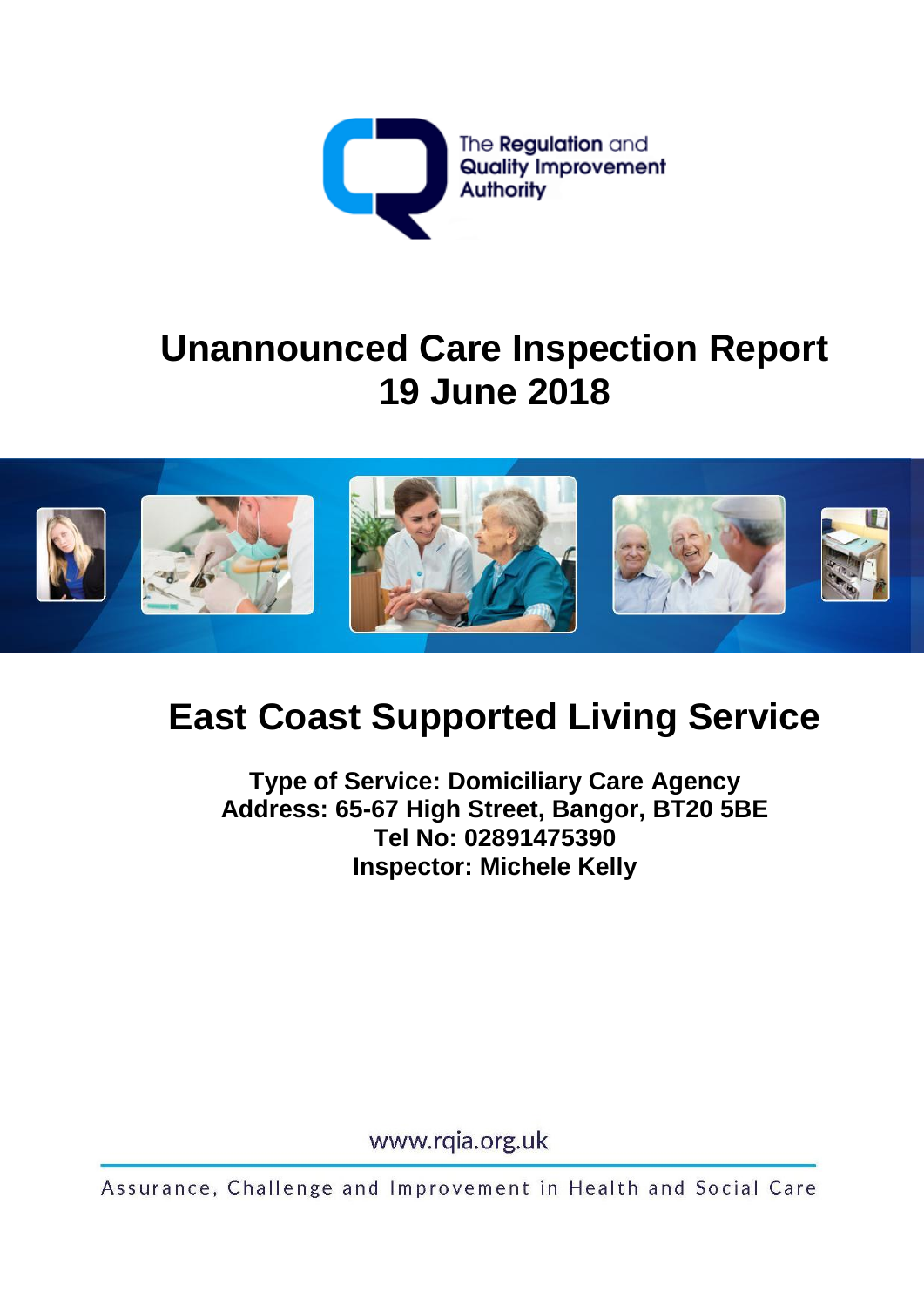It should be noted that this inspection report should not be regarded as a comprehensive review of all strengths and areas for improvement that exist in the service. The findings reported on are those which came to the attention of RQIA during the course of this inspection. The findings contained within this report do not exempt the service from their responsibility for maintaining compliance with legislation, standards and best practice.

#### **1.0 What we look for**



#### **2.0 Profile of service**

East Coast Supported Living Service is a domiciliary care agency (supported living type) which provides a range of personal care services to 13 people living in their own homes. The people supported have a range of needs and require support to live as independently as possible in a range of accommodation types.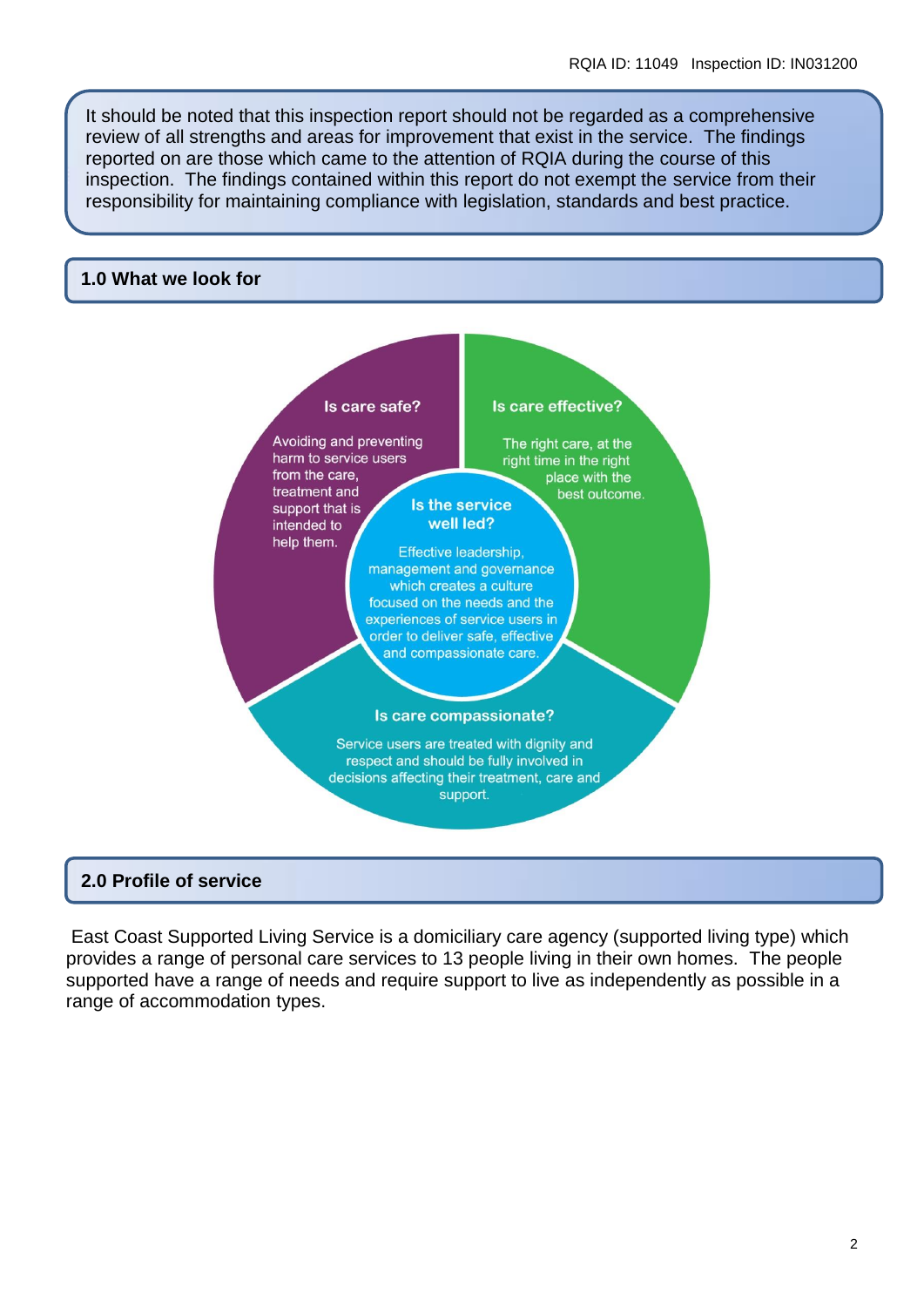# **3.0 Service details**

| <b>Organisation/Registered Provider:</b>                  | <b>Registered Manager:</b>    |
|-----------------------------------------------------------|-------------------------------|
| <b>Positive Futures</b>                                   | Mrs Julie Elizabeth Dickenson |
| <b>Responsible Individual</b><br>Ms Agnes Philomena Lunny |                               |
| Person in charge at the time of inspection:               | Date manager registered:      |
| Mrs Julie Elizabeth Dickenson                             | 23 November 2017              |

### **4.0 Inspection summary**

An announced inspection took place on 19 June 2018 from 010.00 to 15.00 hours.

This inspection was underpinned by the Domiciliary Care Agencies Regulations (Northern Ireland) 2007 and the Domiciliary Care Agencies Minimum Standards, 2011.

The inspection assessed progress with any areas for improvement identified since the last care inspection and to determine if the agency was delivering safe, effective and compassionate care and if the service was well led.

Evidence of good practice was found in relation to governance and management systems, person-centred care records, collaboration with stakeholders and staff training and induction. This was supported through review of records at inspection and during feedback from staff on inspection.

At the request of the people who use Positive Futures supported living services, Positive Futures has requested that RQIA refer to these individuals as 'the people supported'.

The findings of this report will provide the agency with the necessary information to assist them to fulfil their responsibilities, enhance practice and the experience of the people supported. The inspector would like to thank the people supported and agency staff for their warm welcome and full cooperation throughout the inspection process.

| 4.1 Inspection outcome |  |  |
|------------------------|--|--|
|                        |  |  |

|                                       | <b>Regulations</b> | <b>Standards</b> |
|---------------------------------------|--------------------|------------------|
| Total number of areas for improvement |                    |                  |

This inspection resulted in no areas for improvement being identified. Findings of the inspection were discussed with Julie Dickenson, registered manager, as part of the inspection process and can be found in the main body of the report.

Enforcement action did not result from the findings of this inspection.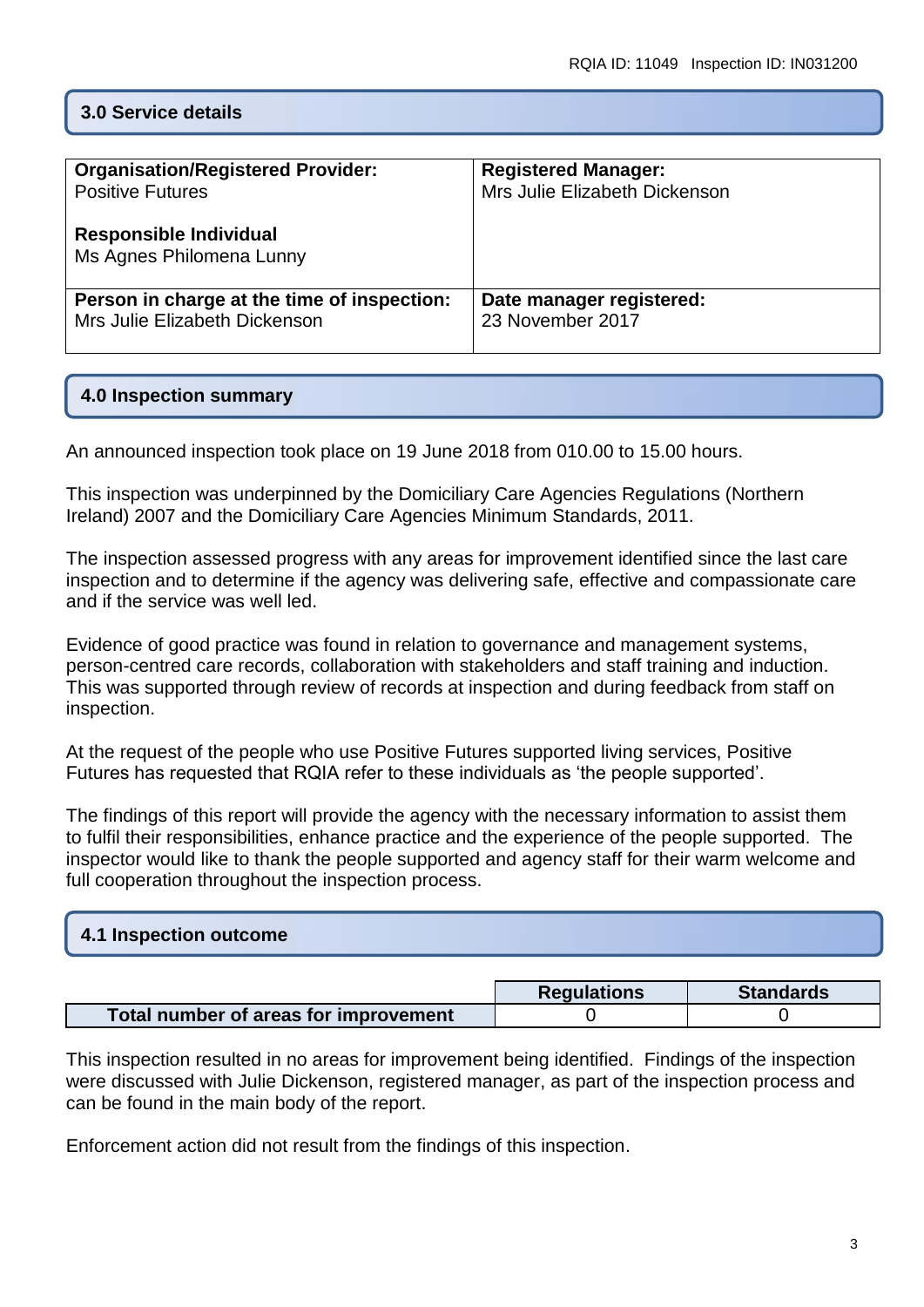#### **4.2 Action/enforcement taken following the most recent care inspection dated 26 February 2018**

No further actions were required to be taken following the most recent inspection on 26 February 2018.

# **5.0 How we inspect**

Prior to the inspection a range of information relevant to the service was reviewed. This included the following records:

- previous RQIA inspection report
- records of notifiable events
- any correspondence received by RQIA since the previous inspection

During the inspection the inspector met with the manager, three staff members and three people supported. Following the inspection the inspector spoke on the telephone with a relative and had email communication from a Health and Social Care Trust (HSCT) professional.

The following records were examined during the inspection:

- Statement of Purpose
- Information Handbook Positive Futures Supported Living Services
- Two care records (person centred portfolio)
- Person Centred Supervision Policy and Procedure
- Staff training matrix
- Supervision matrix
- Records confirming registration with the Northern Ireland Social Care Council(NISCC)
- Recruitment and Selection Policy
- Adult Safeguarding Procedure
- **Person Centred Review and Planning Policy**
- Monthly quality monitoring reports
- A selection of staff meeting minutes and minutes for meetings with the people supported
- Induction records
- Complaints policy and procedure
- Challenging Bad Practice at Work (Whistleblowing) Policy

At the request of the inspector, the manager was asked to display a poster prominently within the agency's registered premises. The poster invited staff to give their views and provides staff with an electronic means of providing feedback to RQIA regarding the quality of service provision. Two responses were received.

The inspector requested that the person in charge place a "Have we missed you" card in a prominent position in the agency to allow people supported and family members who were not available on the day of the inspection to give feedback to RQIA regarding the quality of service provision. Four responses were received.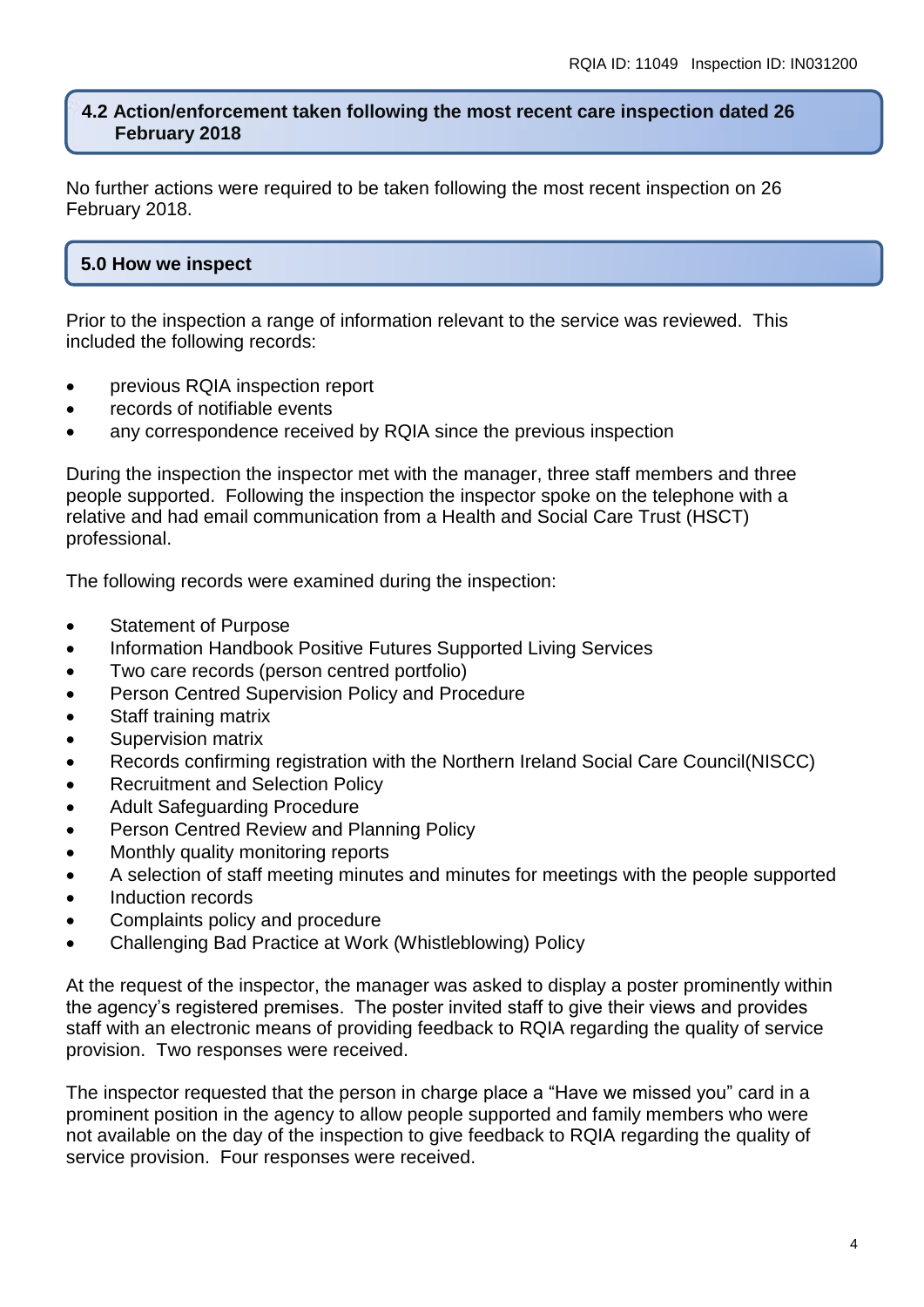Feedback from a relative, staff and a professional contacted during the course of the inspection was very positive.

The findings of the inspection were provided to the person in charge at the conclusion of the inspection.

#### **6.0 The inspection**

#### **6.1 Review of areas for improvement from the most recent inspection dated 26 February 2018**

The most recent inspection of the agency was an announced care inspection.

**6.2 Review of areas for improvement from the last care inspection dated 26 February 2018**

There were no areas for improvement made as a result of the last care inspection.

#### **6.3 Inspection findings**

#### **6.4 Is care safe?**

**Avoiding and preventing harm to people supported from the care, treatment and support that is intended to help them.**

The agency's registered premises are located at 65-67 High Street, Bangor and were suitable for the purposes of the agency.

The agency has a recruitment policy in place which is currently being reviewed. A dedicated human resources department oversees the recruitment process, including the completion of appropriate pre-employment checks.

During the inspection staffing arrangements were reviewed by the inspector. The manager said that while recruitment is ongoing it continued to be a challenge. There were some comments relating to staffing provision and turnover of staff in the monthly monitoring reports for March and April 2018. The manager advised the inspector of a range of short and medium term arrangements to secure suitable staffing and these included the use of agency staff.

It was noted that the agency has an induction policy and programme which includes an initial two week induction programme within the six month induction period. This Positive Futures Foundation Programme is linked to the Northern Ireland Social Care Council (NISCC) induction standards for social care staff. Staff who provided feedback to the inspector commented that the induction was very beneficial. The inspector noted that there was a specific induction procedure for agency staff.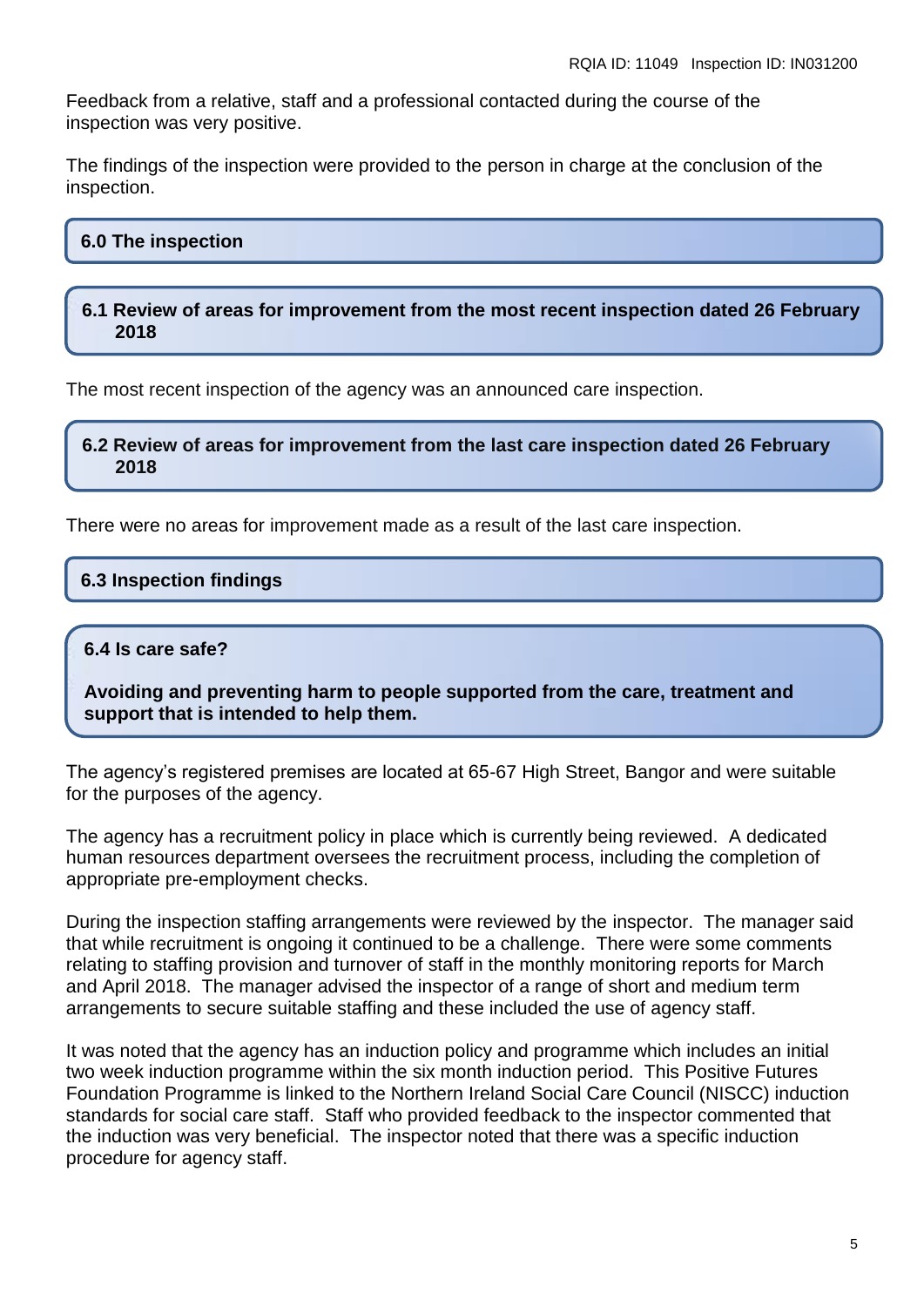Records of training and staff feedback indicated that staff attend a range of training in accordance with regulations, minimum standards and the agency's assessment of training needs. There was evidence that staff have attended training additional to that stated in the minimum Standards, including Positive Behaviour Training, Challenging Bad Practice, Capacity and Consent. Staff spoken to talked enthusiastically about the benefits of having access to Positive Behaviour Support staff for advice and guidance.

Examination of records indicated that a system is in use to ensure that staff supervision and appraisals are planned and completed in accordance with organisational policy for Positive Futures staff. The supply of staff from another agency was discussed during the inspection and the inspector was advised that members of staff from another agency had consistently been supplied to work in the homes of the people supported following a matching process. The manager described systems of informal supervision, spot checks and observation for those staff supplied by another agency. This was discussed with the manager and Managing Director who agreed that formal records of supervision for all staff should be kept. This matter will be reviewed at the next inspection.

An effective on call system ensures that staff can avail of support twenty four hours a day. The inspector received staff feedback which indicated that staff are aware of their obligations in relation to raising concerns about poor practice, and are confident of an appropriate management response.

The agency's adult safeguarding procedures are in accordance with the regional policy and procedures. The role of the adult safeguarding champion (ASC) was discussed during the inspection and the inspector was advised that the organisation's operations director holds this responsibility and ensures that the organisation's safeguarding activity is in accordance with the regional policy and procedures. Staff who met with the inspector advised that safeguarding training is provided regularly and that safeguarding is discussed during staff meetings. The manager discussed two incidents which had been reported as potential safeguarding incidents. It was noted that these had been managed appropriately and measures had been taken to ensure the safety of the people supported.

Two of the people supported provided consent for the inspector to access their person centred portfolio. This included assessments of needs and risk and a range of personalised plans of care, based on the needs and preferences of the individual. They also reflected the involvement of the person supported and their representatives.

Discussion with the management team also evidenced that Positive Futures undertakes a programme of health and safety checks between April and June each year on all houses where people supported live.

At the request of the inspector, the manager was asked to issue ten questionnaires to the people supported and their representatives. Four questionnaires were received and all indicated satisfaction with safe care.

#### **Areas of good practice**

There were examples of good practice found throughout the inspection in relation to induction, training, and adult safeguarding.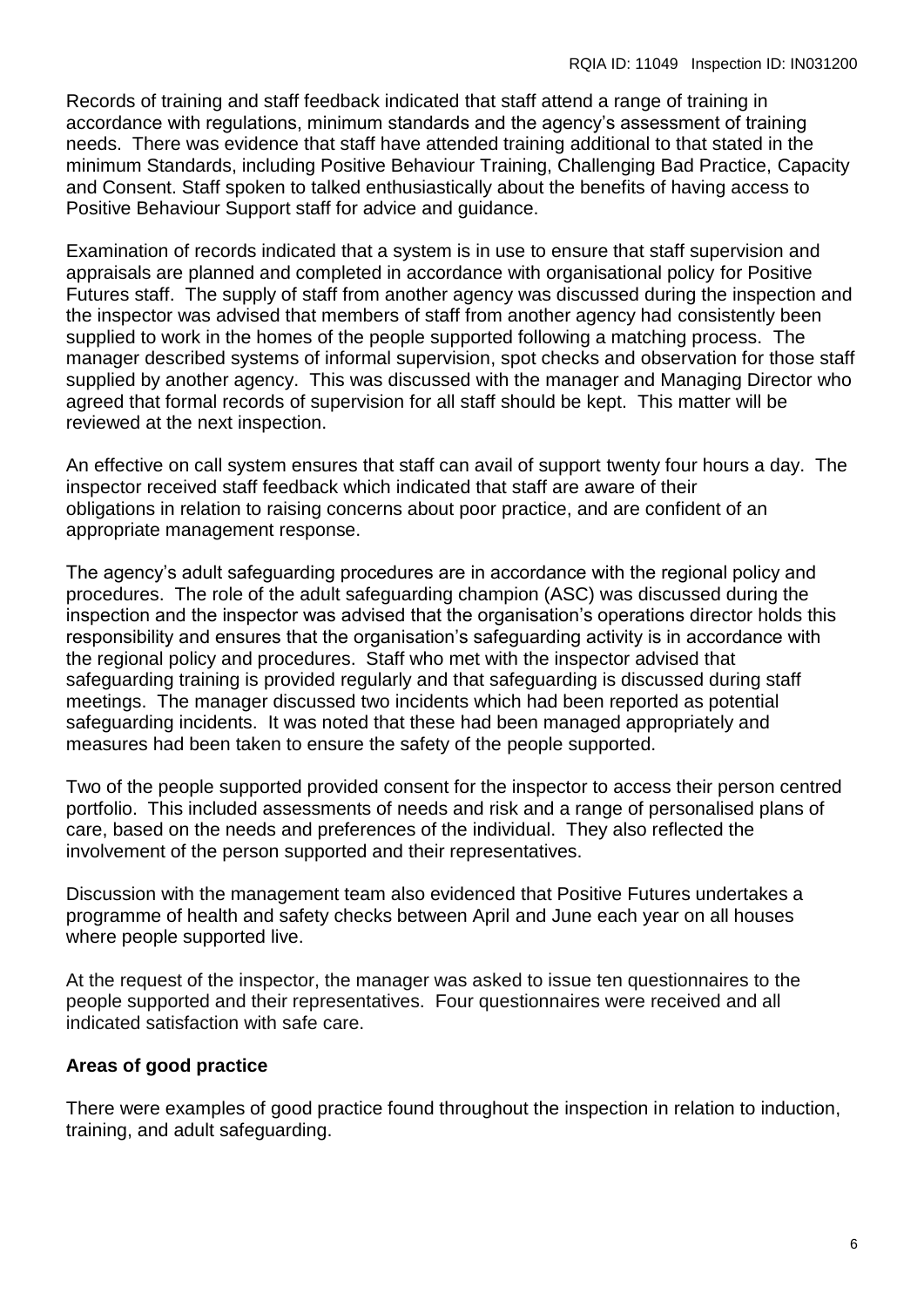# **Areas for improvement**

No areas for improvement were identified during the inspection.

|                                       | <b>Requlations</b> | <b>Standards</b> |
|---------------------------------------|--------------------|------------------|
| Total number of areas for improvement |                    |                  |

# **6.5 Is care effective?**

#### **The right care, at the right time in the right place with the best outcome.**

The full nature and range of service provision was detailed in the Statement of Purpose. The agency's arrangements for appropriately assessing and meeting the needs of the people supported were examined during the inspection.

The inspector examined two care records and found these to be very detailed and reflective of the individuals' specific preferences.

The manager advised that care reviews with the HSC Trust representatives were held annually or as required and that care and support plans were updated to reflect changes agreed at the review meetings.

The agency had quality monitoring systems in place to audit and review the effectiveness and quality of care delivered to the people supported. Quality monitoring reports indicated consultation with a range of people supported, relatives, and staff and as appropriate HSC Trust representatives.

It was clear from discussions with the people supported and a relative that the staff had a good knowledge of their needs and preferences.

# **A relative commented;**

"I am so relieved; I cannot say enough about Positive Futures, they are terrific"

There was evidence of effective communication with the people supported, their representatives and with relevant HSC Trust representatives, as required. It was noted that while some of the people supported do not use verbal communication, agency staff use a variety of methods to support effective communication with the people supported; these include observations, learning logs and the supply of experienced staff who have been 'matched' to work with individuals. The inspector observed staff interacting with sensitivity and ease during the inspection. Person centred portfolios are also used to provide detailed information in relation to the communication needs of individuals. Staff meeting' minutes reflected that there was effective communication between all grades of staff.

Four questionnaires received from people supported and/or their representatives indicated satisfaction with effective care.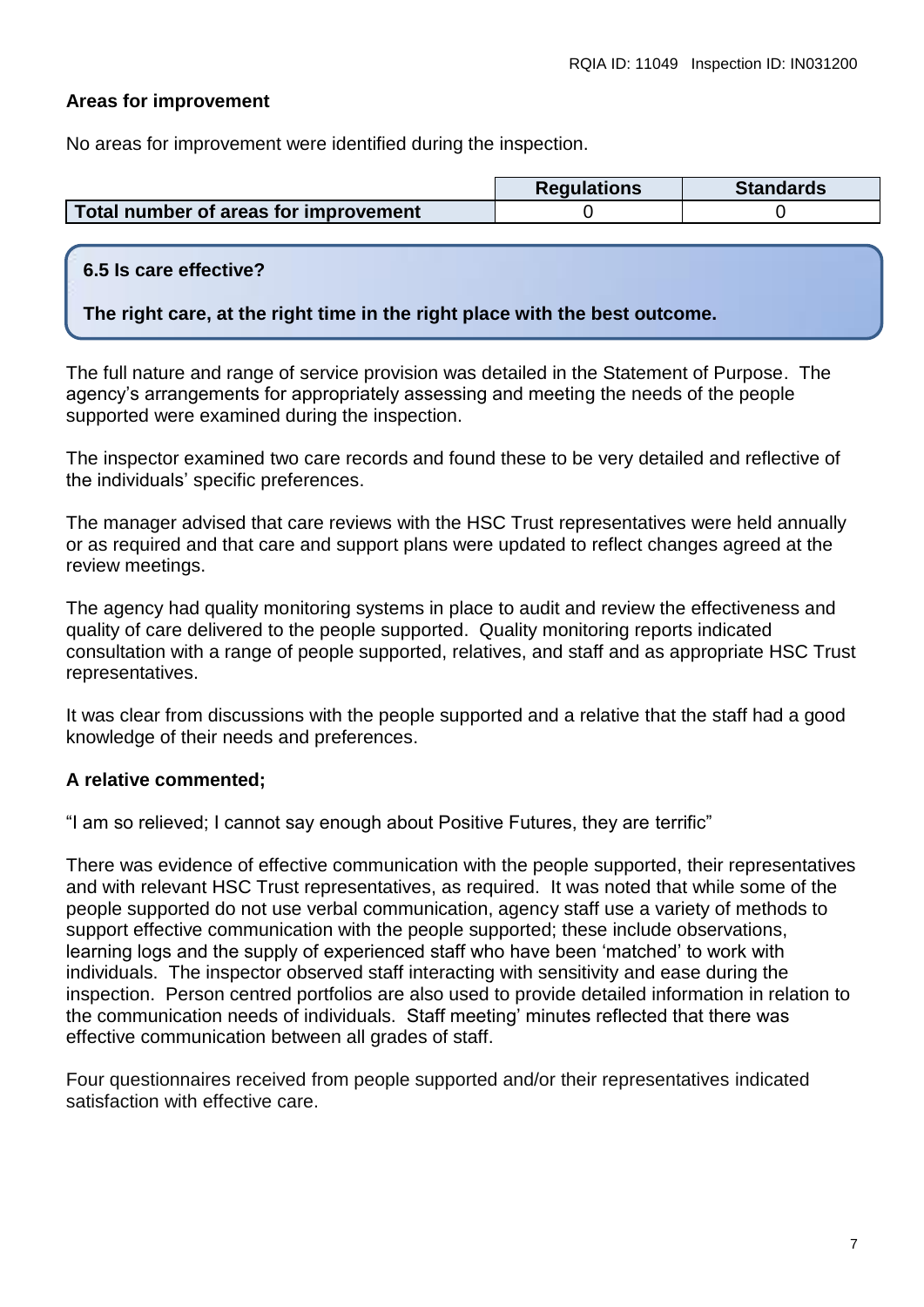# **Areas of good practice**

There were examples of good practice found throughout the inspection in relation to care records, audits and reviews, communication between people supported and agency staff and other key stakeholders.

#### **Areas for improvement**

No areas for improvement were identified during the inspection.

|                                       | <b>Regulations</b> | Standards |
|---------------------------------------|--------------------|-----------|
| Total number of areas for improvement |                    |           |

#### **6.6 Is care compassionate?**

**The people supported are treated with dignity and respect and should be fully involved in decisions affecting their treatment, care and support.**

The inspection sought to assess the agency's ability to treat individuals with dignity and respect; and to fully involve them/their representatives in decisions affecting their care and support.

The culture and ethos of care was found to promote dignity, respect, independence, rights, equality and diversity. This was reflected through the care records, monthly monitoring reports and consultation with the people supported and their representatives.

The review of the care records identified that the people supported had information within their records that outlined what was important to them and what they wanted people to know about them. Where the consent of a person supported was not given in relation to photography or access to care records this was respected by the staff.

Participation in activities in the local and wider community were encouraged, with appropriate staff support.

The agency maintained a range of quality monitoring systems to evaluate the quality of services provided, including monthly quality monitoring visits and reports which specifically ascertained and included the views of the people supported and their representatives.

During the inspection, the inspector spoke with three people supported, who appeared relaxed and happy with the staff members who accompanied them. They told the inspector they were happy with the life they were living. The inspector also spoke with, two staff members and one relative. Some comments received are detailed below:

# **People Supported**

- "We always say what we want first."
- "I am fully involved in all decisions.**"**
- "I am happy with everyone who supports me."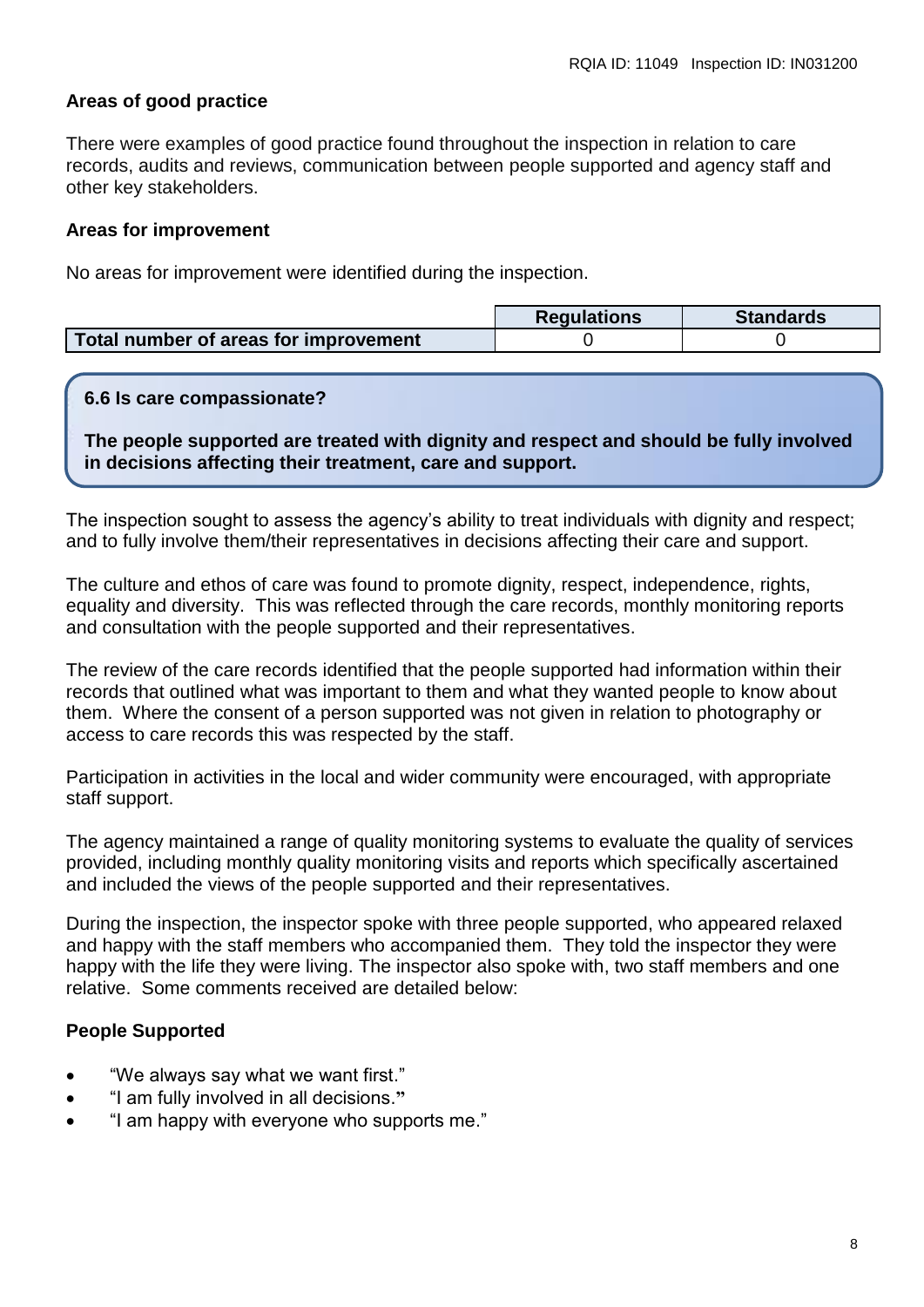# **Staff**

- "It's all about the individuals we support."
- "I just love supporting our people."

## **Representatives**

"The staff are so caring, it is from the heart."

Four questionnaires received from people supported and/or their representatives indicated satisfaction with compassionate care.

# **Areas of good practice**

There were examples of good practice found throughout the inspection in relation to the provision of compassionate care and the involvement of the people supported.

### **Areas for improvement**

No areas for improvement were identified during the inspection.

|                                       | <b>Regulations</b> | <b>Standards</b> |
|---------------------------------------|--------------------|------------------|
| Total number of areas for improvement |                    |                  |

#### **6.7 Is the service well led?**

**Effective leadership, management and governance which creates a culture focused on the needs and experience of people supported in order to deliver safe, effective and compassionate care.** .

The inspector reviewed management and governance systems in place within the agency to meet the needs of the people supported; it was identified that the agency has effective systems of management and governance in place. The agency is managed by the registered manager who is supported by deputy managers, senior support workers and support workers.

Staff and the people supported were aware of the organisational structure of the service and knew who to contact should they have any concerns.

Feedback provided to the inspector indicated that there are effective collaborative working relationships with relevant stakeholders, including HSC Trust representatives.

Quality monitoring activity includes an assessment of a range of 'metrics' submitted by the manager on a monthly basis. A visit to the agency's registered premises is also undertaken and includes discussion with staff and the people supported. The reports of the quality monitoring undertaken were examined; these were suitably detailed and included references to recruitment activity, deployment of staff and to good practice identified. Any areas for improvement were also clearly noted alongside actions to be taken and timescales.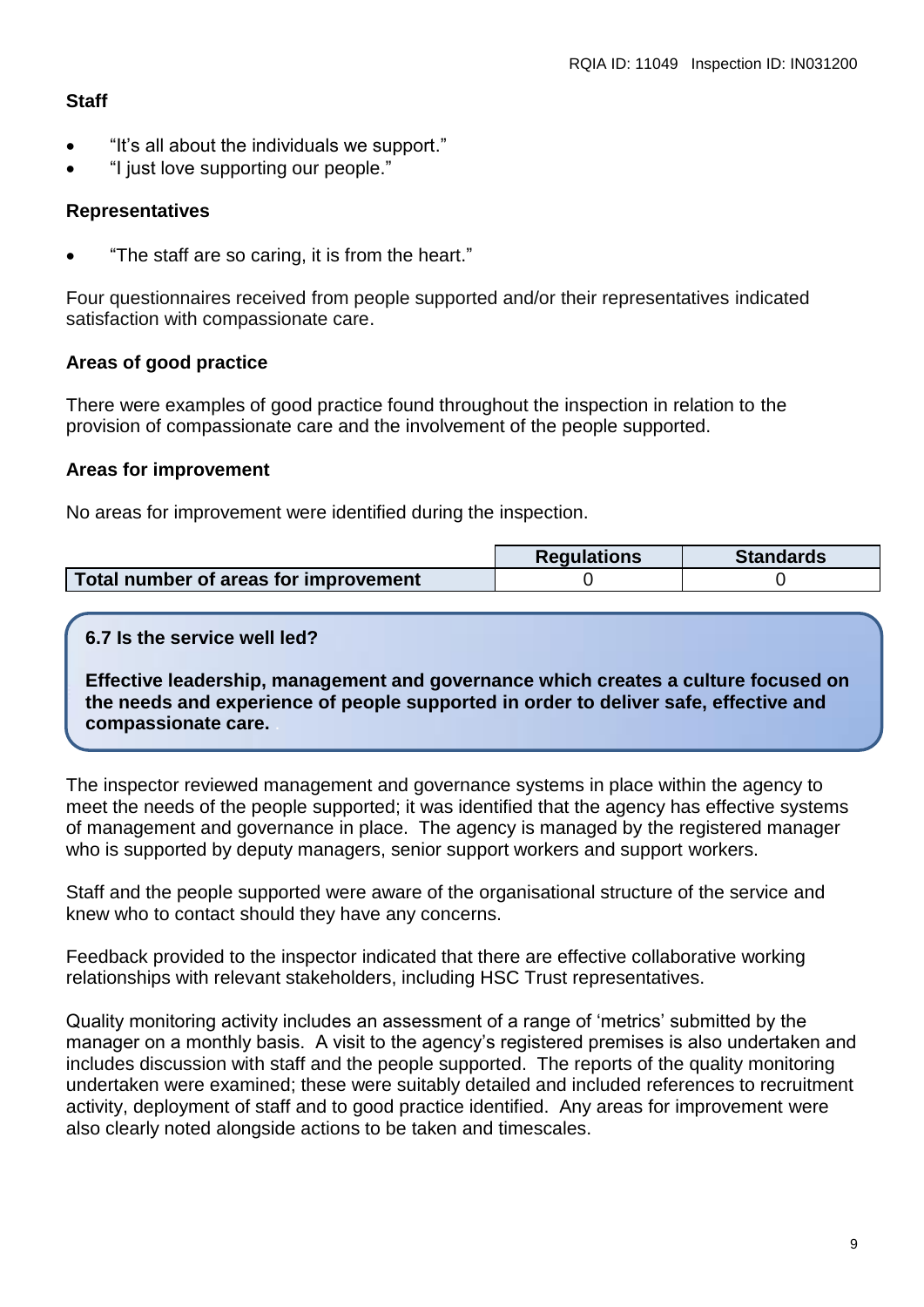A review of incidents confirmed that these were appropriately managed and there were procedures in place to ensure that any complaints received would be responded to in accordance with policy.

The manager described staff participation in monthly team meetings and workshops. The inspector viewed minutes of such meetings which evidenced they were an effective method of sharing information and obtaining guidance on a range of matters.

Staff who met with the inspector advised that the manager is very supportive and approachable; staff were also able to describe the process for obtaining support and guidance including the arrangements for out of hours.

# **Comments from staff included**;

- "The organisation supports me; the manager and deputy manager are very good. They go above and beyond."
- "There is good training, supervision is very supportive."
- "Management is very supportive, flexible and accommodating."

The inspector discussed arrangements in place that relate to the equality of opportunity for people supported and the importance of the staff being aware of equality legislation whilst recognising and responding to the diverse needs of people supported. The registered manager was able to discuss the ways in which staff development and training enables staff to engage with a diverse range of people supported.

Some of the areas of equality awareness identified during the inspection include:

- **e** effective communication
- the involvement of people supported
- advocacy
- equal care and support
- individual person centred care
- individual risk assessment

Four questionnaires received from people supported and/or their representatives indicated satisfaction with the domain "Is the service well-led".

# **Areas of good practice**

There were examples of good practice found throughout the inspection in relation to governance arrangements, management of incidents, quality improvement and maintaining good working relationships.

#### **Areas for improvement**

No areas for improvement were identified during the inspection.

|                                       | <b>Regulations</b> | <b>Standards</b> |
|---------------------------------------|--------------------|------------------|
| Total number of areas for improvement |                    |                  |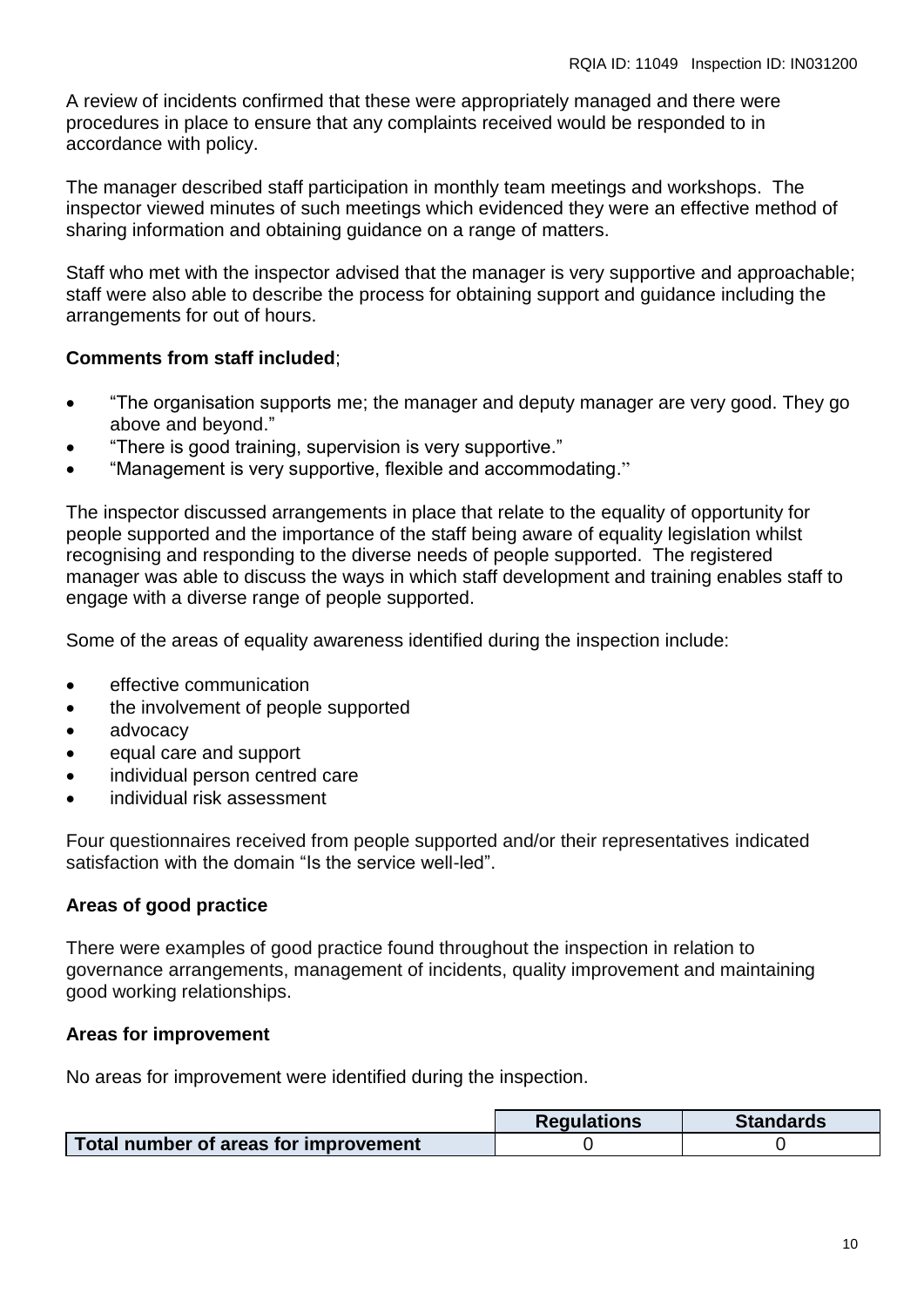# **7.0 Quality improvement plan**

There were no areas for improvement identified during this inspection, and a QIP is not required or included, as part of this inspection report.